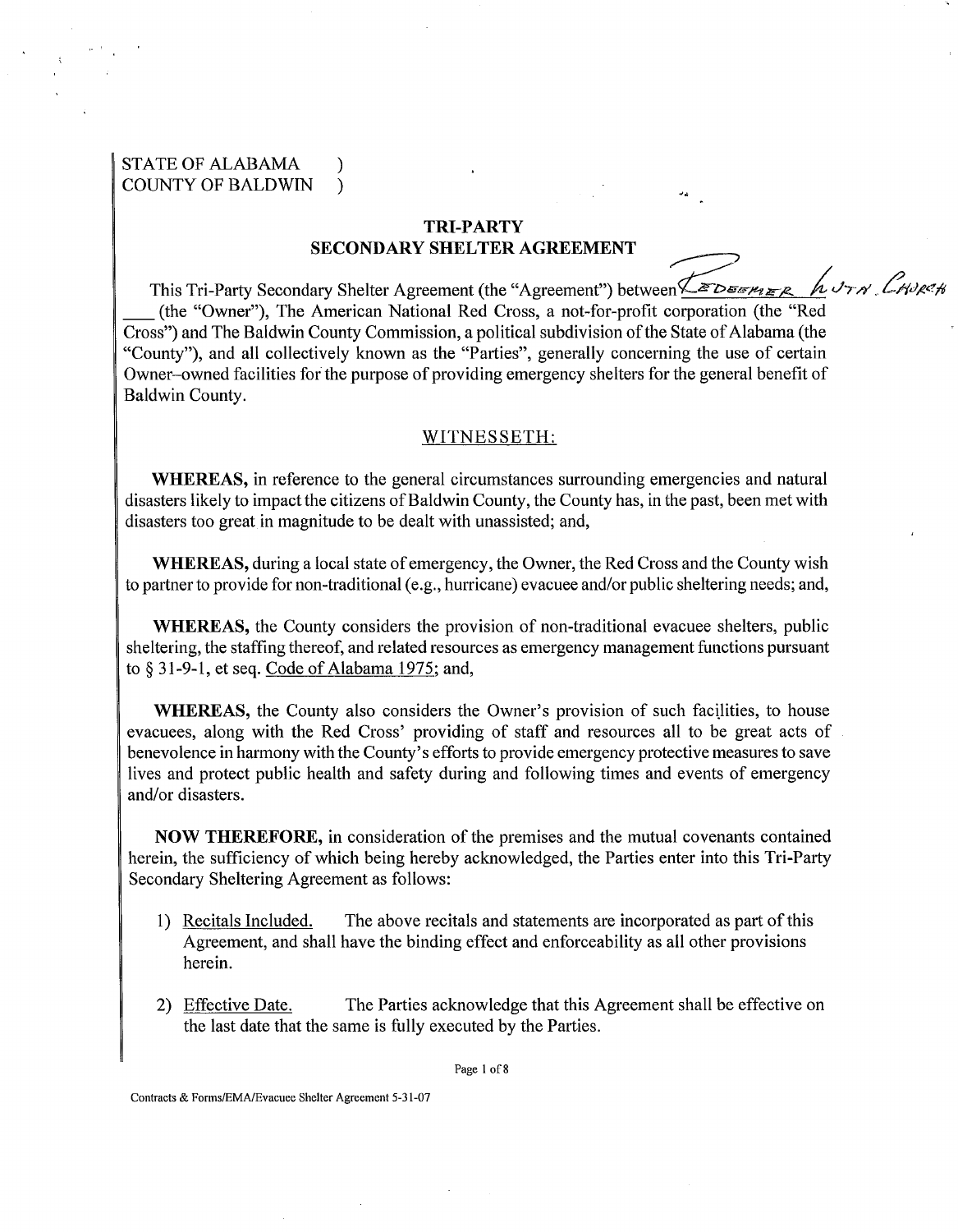- 3) Limited Agreement. The Parties agree that this Agreement is limited in scope to the Owner providing a facility as an evacuee shelter if necessary, the Red Cross providing various disaster relief functions including operation of the facility, and the County procuring listed resources and reimbursing the Owner if and when necessary. Notwithstanding the scope of this Agreement, nothing shall prevent the Owner from submitting any eligible expenses in their requests for consideration of reimbursement from the County.
- 4) General Certifications of the Parties. The Parties generally certify the following:
	- i) The costs associated with general wear and tear within the Owner's facility shall be non-reimbursable, and the same shall be omitted from any Owner requests for reimbursement from the Red Cross or County.
	- ii) Any change, improvement, alteration or modification, of any kind, made to or for the facility and/or property, without limitation, during, prior to, or in anticipation of occupancy must first receive written consent from the Baldwin County Commission in order for such modifications to be considered for County reimbursement.
	- iii) All Parties will conduct a pre-occupancy inspection, attached as Exhibit A, of the facility to identify, in writing, existing but obvious facility flaws, problems and/or defects before the facility is used as a shelter.
	- iv) All Parties following the closing of the shelter will conduct a post-occupancy inspection of the facility, attached as Exhibit B, in order to identify in writing existing but obvious facility flaws, problems and/or defects.
- 5) Owner Certifications. The Owner certifies that:

The Owner shall herein designate and provide certain Owner-owned facilities for the purposes of housing individuals affected by natural disasters, emergency events, or other conditions which require the activation of the disaster relief functions of the Red Cross. Red Cross will determine if the facility is suitable for use as a public shelter and will determine the capacity of the shelter. The Owner will make the facility available to Red Cross for use as a shelter, upon Red Cross' oral or written request. The Owner shall provide support and necessary access to resources found within the respective facility to include, without limitation, telecommunications, electricity, natural gas, furnishings, water, and food.

- i) The Owner shall provide an accessible primary and alternate contact person, without limitation, prior to and during the entire time the facility is utilized as a shelter.
- ii) The Owner may remit to the County eligible costs incurred which have not been reimbursed by the Red Cross, for the sheltering of evacuees and/or displaced individuals including related expenses.
- iii) The Owner will, to the extent as possible, seek out volunteers and/or staff to assist the Red Cross in its overall effort to house and generally provide for those occupying and/or being served by the facility.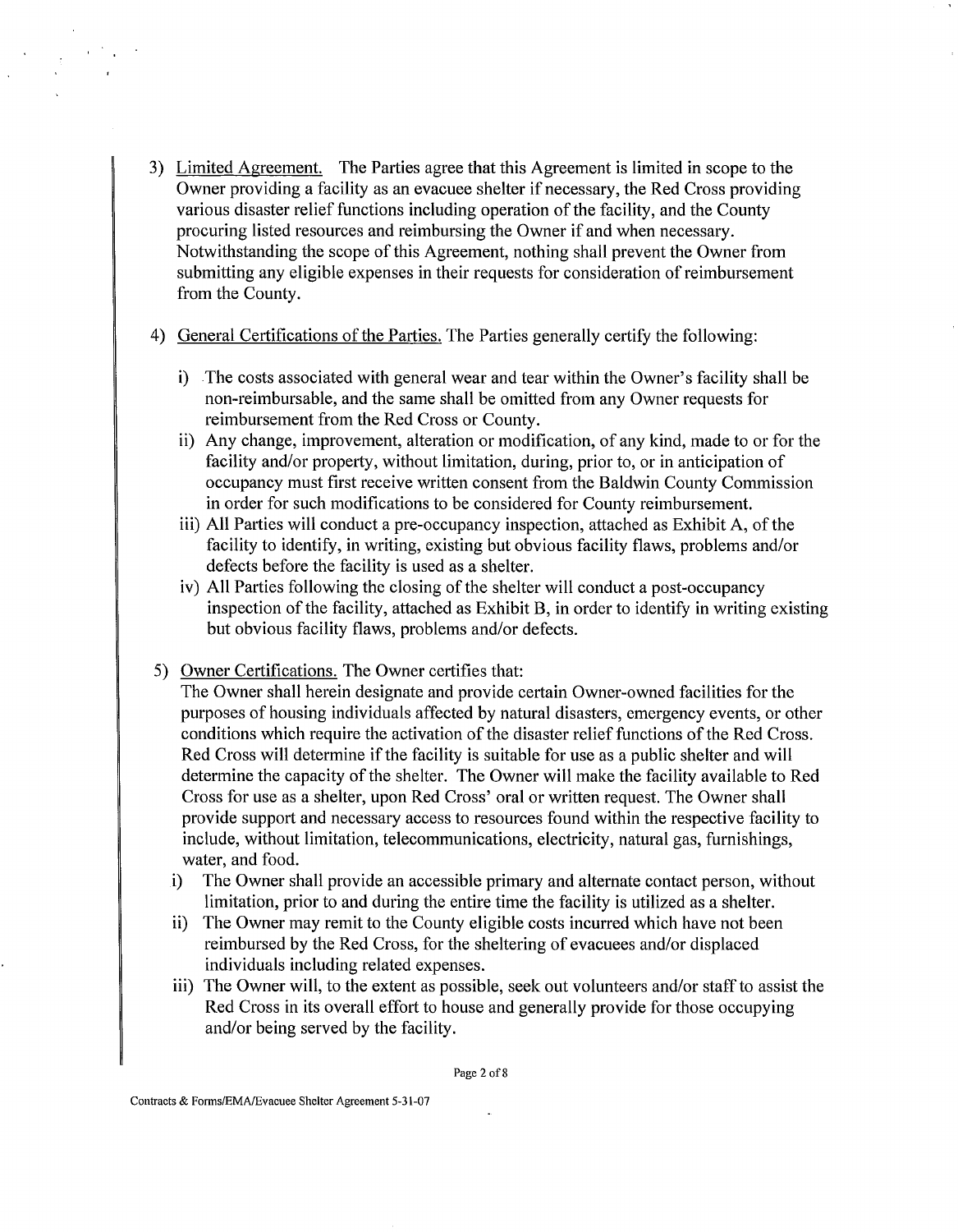- iv) The Owner will appoint a person to coordinate the Owner's activities ("Facility Coordinator"). The Facility Coordinator will coordinate the use of the shelter with Red Cross' designated official ("Shelter Manager") and will collaborate to resolve questions or dilemmas regarding shelter operations. The Facility Coordinator will secure all equipment that is not to be used by Red Cross before the shelter is turned over to Red Cross.
- v) The Facility Coordinator shall, if feasible, designate a Foodservice Manager who will establish a feeding schedule and determine foodservice inventory and supply needs. At the direction of and in cooperation with the Shelter Manager, the Foodservice Manager will provide food and supplies needed for meals at the shelter site. If, in the opinion of the Shelter Manager, additional food or supplies are needed, the Shelter Manager will coordinate the procurement of the additional food or supplies. Red Cross will pay or reimburse Owner for all food and supplies, as approved by the Shelter Manager and used in the course of operating the shelter.
- vi) The Facility Coordinator shall, if feasible, designate a Facility Custodian who will establish and direct the sanitation inventory and supply needs. The Facility Coordinator or Facility Custodian will order and provide all sanitation and custodial supplies and services, as determined by the Shelter Manager. Red Cross will pay or reimburse Owner for all sanitation supplies, as approved by the Shelter Manager and used in the course of operating the shelter.
- vii) The Facility Coordinator and the Shelter Manager shall, if feasible, jointly coordinate a work schedule for any personnel who are not County or Red Cross employees, volunteers, or contractors. If the Owner experiences shortfalls in personnel and is unable to appoint a Foodservice Manager or Facility Custodian, the Facility Coordinator will notify the Shelter Manager, who may obtain such services by contract.
- viii)Red Cross is not responsible for coordinating police or security for the shelter. Any private security services that are to be the responsibility of Red Cross must be arranged under a separate agreement.
- ix) Within thirty (30) days after the close of a shelter, the Owner shall submit to the Red Cross its request for reimbursement, with supporting invoices, to the address included herein. Invoices and the supporting documentation shall include a list of the Owner's operations personnel and hours worked at the shelter, and details on any materials or goods used or consumed.
- x) Should the Owner not be reimbursed by the Red Cross, the Owner shall immediately submit such non-reimbursed costs to the County for consideration of reimbursement by the County.
- xi) The Owner shall not release any information concerning occupants of, or people served by, the shelter without express written consent of the Red Cross. Owner will refer all media questions related to the shelter to the Shelter Manager. Press releases issued to the media will credit all Parties.
- xii) Signage identifying the shelter will be allowed from all Parties and each will be responsible for removal of signage, if necessary, upon closing of the shelter.

Page **3** of 8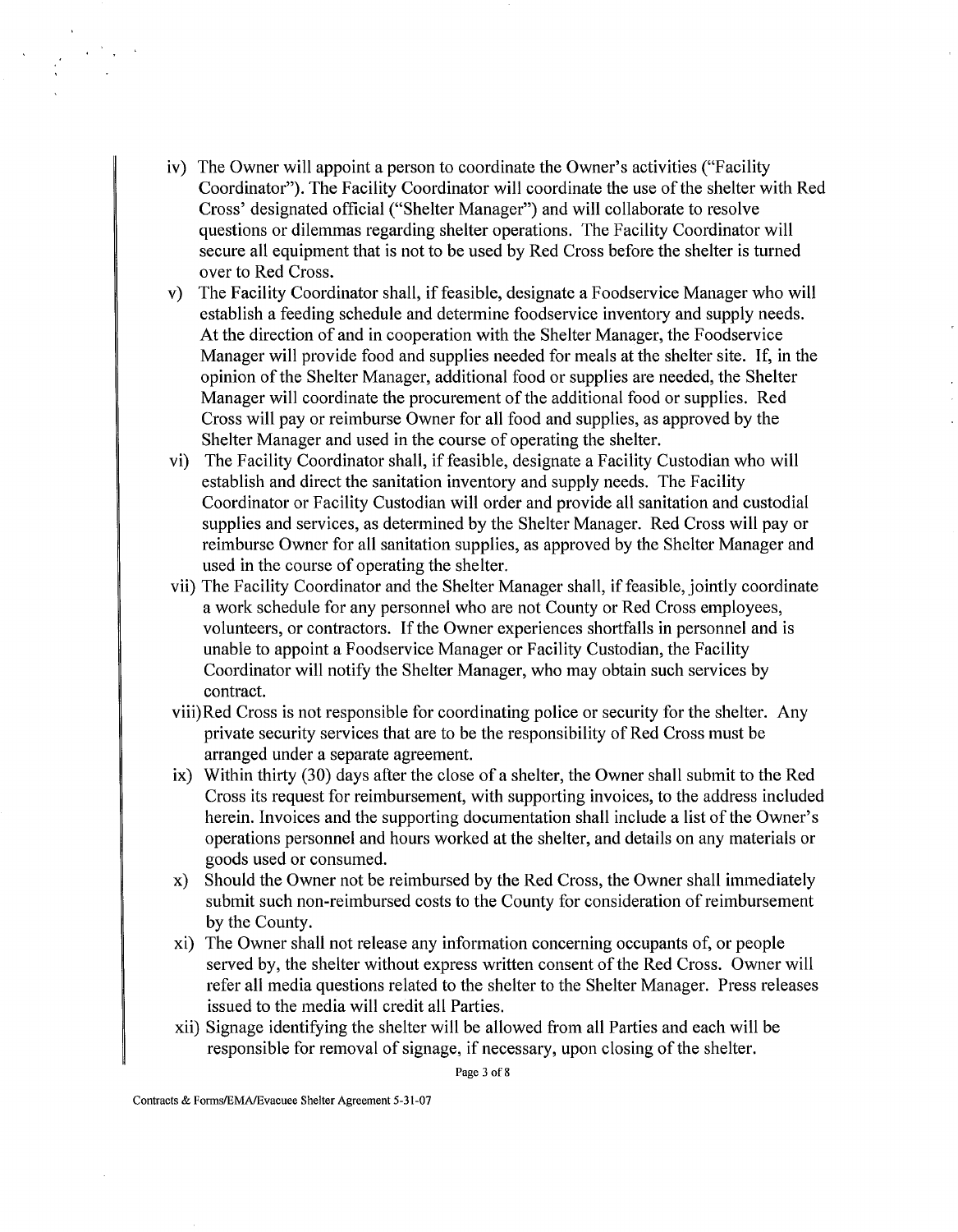- 6) Countv Certifications. The County certifies the following:
- i) To the extent any of Owner's personnel costs are not reimbursed by the Red Cross, the County will reimburse personnel costs at actual, current, per-hour straight time rate for instruction, custodial, maintenance, and food service.
- ii) To the extent any of Owner's out-of-pocket operational expenses are not reimbursed by the Red Cross, the County will reimburse the Owner for the reasonable out-of-pocket costs and expenses for the operational expenses, including the replacement of food, supplies, and equipment.
- iii) The County recognizes secondary shelters as a vital function in disaster response and recovery, and sanctions them as part of the County's Emergency Management Operations Plan.
- iv) The County may, when deemed necessary and requested and approved by the Shelter Manager, procure resources for the Red Cross and/or the Owner which could include, without limitation or guarantee, the following:<br>1. Generators
	- 1.
	- $2.$ Emergency Lighting Kits
	- $3.7$ Communications Equipment
	- Cots, Blankets, Pillows  $\overline{4}$ .
	- 5. Towels, Washcloths
	- Fans 6.
	- $7.$ Showering Facilities
	- 8. Extension Cords
	- Gasoline for Generators 9.
	- 10. Food
	- 11. Beverages
	- 12. Janitorial Supplies
	- 13. Paper products
	- 14. Toiletries
	- Augment Personnel
	- 16. Interpreters
	- X 17. Security
		- 18. Transportation
		- 19. Message Boards/Signage
- 7) Red Cross Certifications. The Red Cross Certifies the following:
- i) The Red Cross Shelter Manager has primary responsibility for the operation of the shelter. The Red Cross will provide additional Red Cross staff and volunteers to carry out the activities of the shelter.
- ii) The Red Cross and all of its agents, employees, and volunteers will exercise reasonable care in the operation of the shelter facility.

Page 4 of **8** 

Contracts & Foms/EMA/Evacuee Shelter Agreement 5-31-07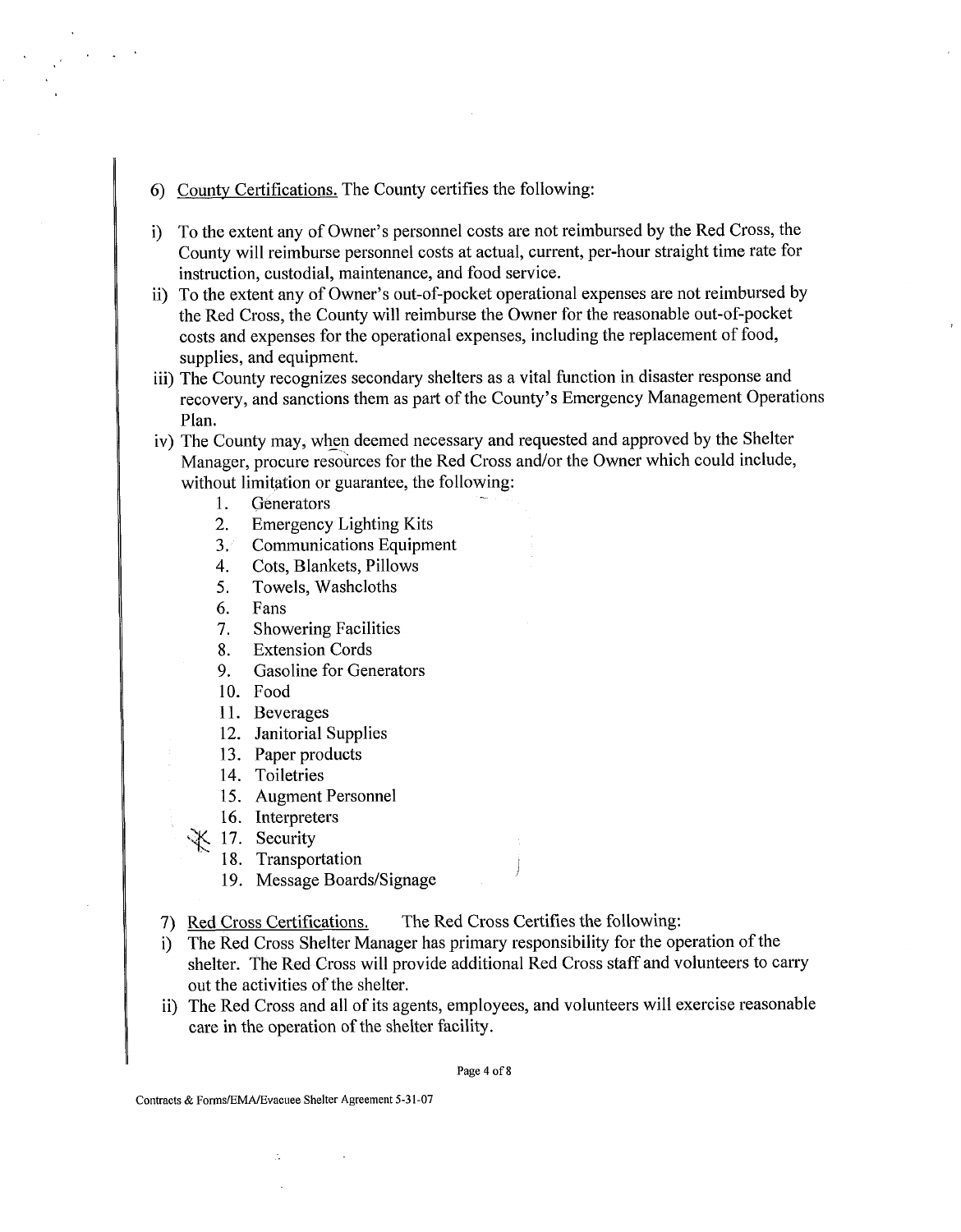- iii) The Red Cross will reimburse the Owner for personnel costs at actual, current, per-hour straight time rate for custodial, maintenance, and food service.
- iv) The Red Cross will reimburse the Owner for the reasonable out-of-pocket costs and expenses for the operational expenses it incurs due to the use of the facility as a shelter, including the replacement of food, supplies, and equipment. Property damaged, lost or stolen due to the negligence of the Red Cross will be compensated based on depreciated actual cash value. Reimbursement for any extraordinary or capital expenses (including without limitation painting, carpeting, wiring, and structural work) will be limited to replacement at actual cash value of the property. In such cases, the Red Cross will select from among bids from at least three reputable contractors. Storm damage and other damage caused by the disaster is not the responsibility of the Red Cross.
- v) The Red Cross will notify the Owner or Facilities Coordinator of the closing schedule for the shelter.
- 8) Review of Receipts Limited & No Guarantee. The County will receive and document all non-reimbursed costs submitted by the Owner. Notwithstanding such receipt, the County makes no guarantee, warrantee or opinion as to the eligibility or payment of such expenditures.
- 9) 24-Hour Points of Contact.

10) Notices:

| -------- | OWNER PRIMARY: FEV WM TARSONS<br>Cell $#$ :                 |                                  | 251591                                                                                                                                                              |              |                    |  |
|----------|-------------------------------------------------------------|----------------------------------|---------------------------------------------------------------------------------------------------------------------------------------------------------------------|--------------|--------------------|--|
|          | OWNER ALTERNATE: $\mathcal{Z}_V$ $\kappa s_s$<br>Cell $#$ : |                                  | 25/                                                                                                                                                                 | 2/3          | JOHNSON<br>1043    |  |
|          | <b>RED CROSS:</b><br>Cell #:                                |                                  | Jáne                                                                                                                                                                |              |                    |  |
|          | COUNTY:<br>Cell $#$ :                                       |                                  | kenee                                                                                                                                                               | $\bigcirc$ d |                    |  |
|          | <b>OWNER:</b>                                               |                                  | eeme<br>$\mathbf{L}$<br>OCL                                                                                                                                         | reran        | arson<br>POB(x, 4) |  |
|          | <b>RED CROSS: The American National Red Cross</b>           | P.O. Box 1764<br>With a copy to: | Alabama Gulf Coast Chapter<br>Mobile, AL 36633<br>The American National Red Cross<br>Office of the General Counsel<br>2025 E Street, N.W.<br>Washington, D.C. 20006 |              |                    |  |
|          |                                                             |                                  |                                                                                                                                                                     |              |                    |  |

Page 5 of **8**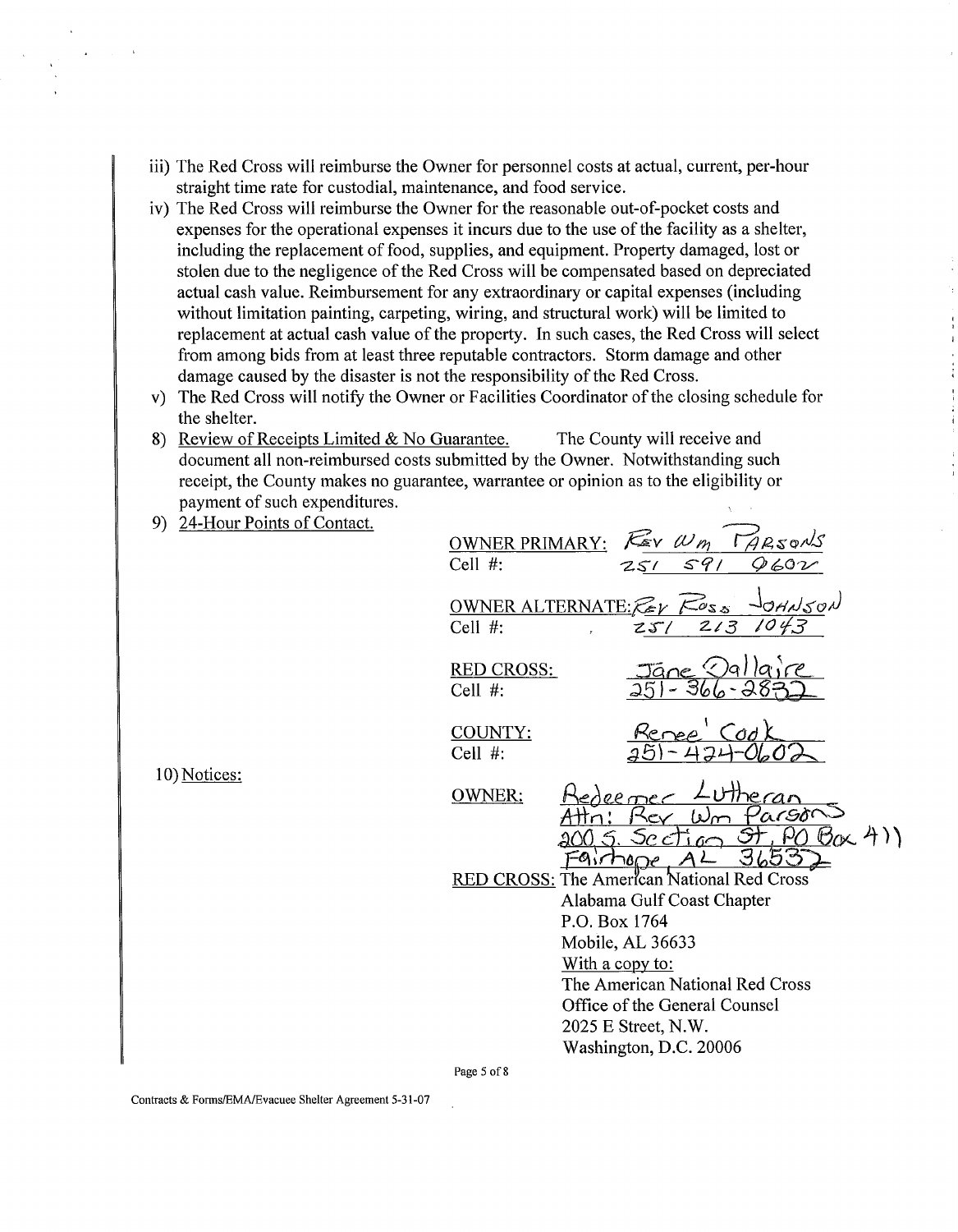COUNTY: With a copy to: The American National Red Cross Disaster Operations 2025 E. Street, N.W. Washington, D.C. 20006 Invoices to: The American National Red Cross Alabama Gulf Coast Chapter P.O. Box 1764 Mobile, AL 36633 The Baldwin County Commission c/o The Chairman 3 12 Courthouse Square Bay Minette, **AL** 36507 With a copy to: The Baldwin County **EMA**  23 100 McAuliffe Drive Robertsdale, AL 36567

j

1 1) Designated Non-Traditional Facilities. The Parties agree that the following Ownerowned properties may be utilized, during natural disasters or local emergencies, as evacuee-shelter facilities:

| owned properties may be utilized, during natural disasters or local emergencies, as<br>evacuee-shelter facilities: |                   |               |
|--------------------------------------------------------------------------------------------------------------------|-------------------|---------------|
| <b>Facility description:</b>                                                                                       | Location/Address: | Approx. size: |
| REDEEMER hotHERAN CH, 200 5. JECTION 5                                                                             |                   |               |
| $P$ , $\varphi$ , $\beta \propto 411$                                                                              | FAIRHOPE, AL36532 |               |

- 12) Term and Termination of the Agreement. Any of the Parties shall be able to, upon 30 days advance written notice, terminate this Agreement.
- 13) No Agency Created. This agreement does not create an agency relationship between or among any of the parties hereto. It is neither the express nor the implied intent of the Parties to create an agency relationship pursuant to this Agreement and the creation of such a relationship is prohibited and void.
- 14) Unenforceable Provisions. If any one or more of the provisions contained herein shall, for any reason, be held to be invalid, illegal or unenforceable in any respect, then such provision or provisions shall be deemed severable from the remaining provisions hereof, and such invalidity, illegality or unenforceability shall not affect any other provision

Page 6 of 8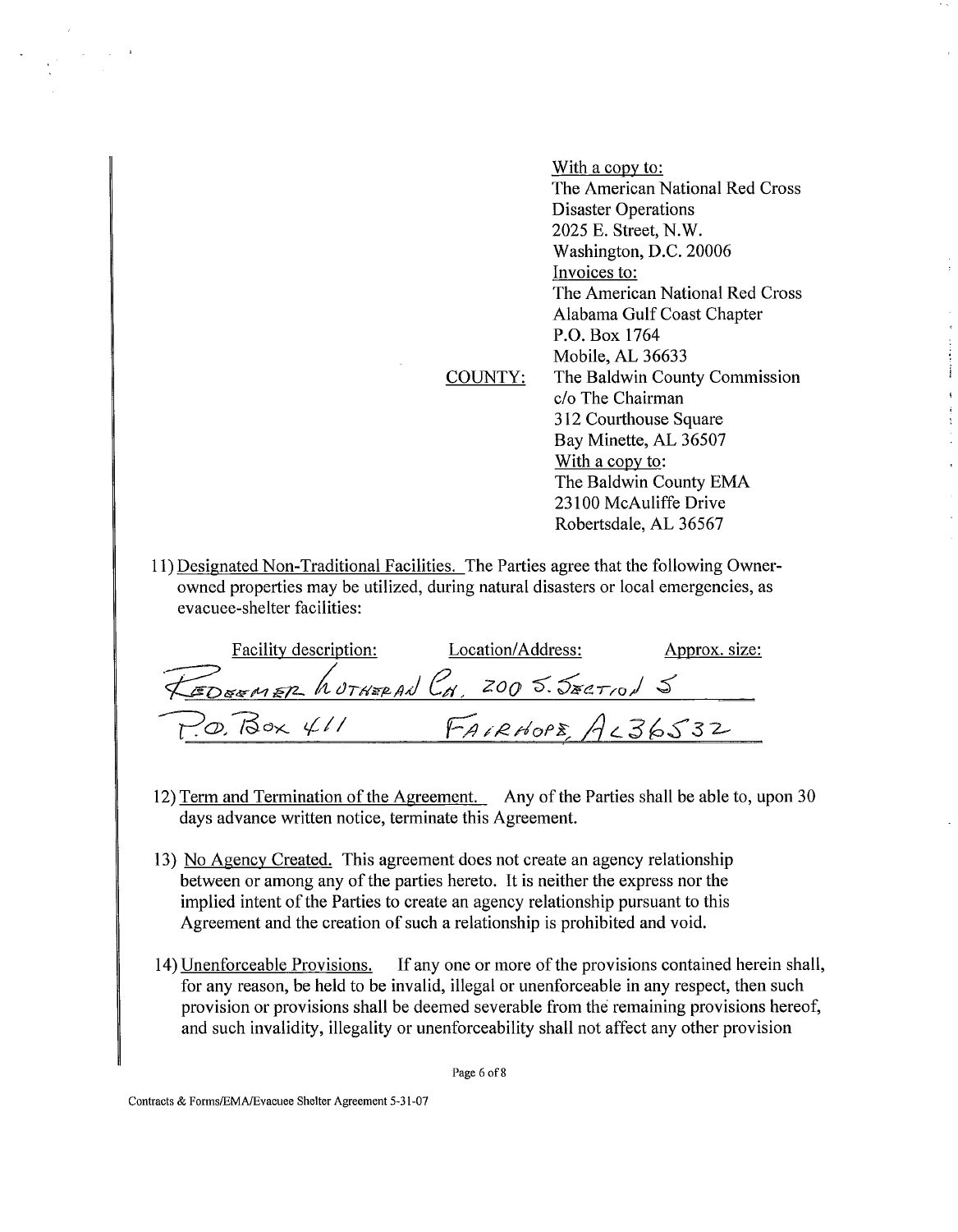hereof. This Agreement shall be construed as if such invalid, illegal or unenforceable provision had never been contained herein.

 $\mathbf{I}$ 

- 15) Entire Agreement. This Agreement represents the entire and integrated agreement between the Parties and supersedes all prior negotiations, representations, or agreements, either written or oral. This Agreement may be amended only by written instrument signed by all Parties.
- 16) Failure to Strictly Enforce Performance. The failure of the Parties to insist upon the strict performance of any of the terms, covenants, agreements and conditions of this Agreement shall not constitute, and shall never be asserted by the other Parties as constituting a default or be construed as a waiver or relinquishment of the right of the other Parties to thereafter enforce any such term, covenant, agreement, or condition, but the same shall continue in full force and effect.
- 17) Assignment. This Agreement or any interest herein shall not be assigned transferred or otherwise encumbered by the Parties without the prior written consent of the other Parties, which each party may withhold or grant in its sole discretion.

**IN WITNESS THEREOF,** the Parties hereto have executed this Agreement effective on the last date that the same is fully executed by the Parties as herein written.

# *SIGNATURE AND NOTARY PAGE TO FOLLOW*

## **THE REMAINDER OF THIS PAGE INTENTIONALLY LEFT BLANK**